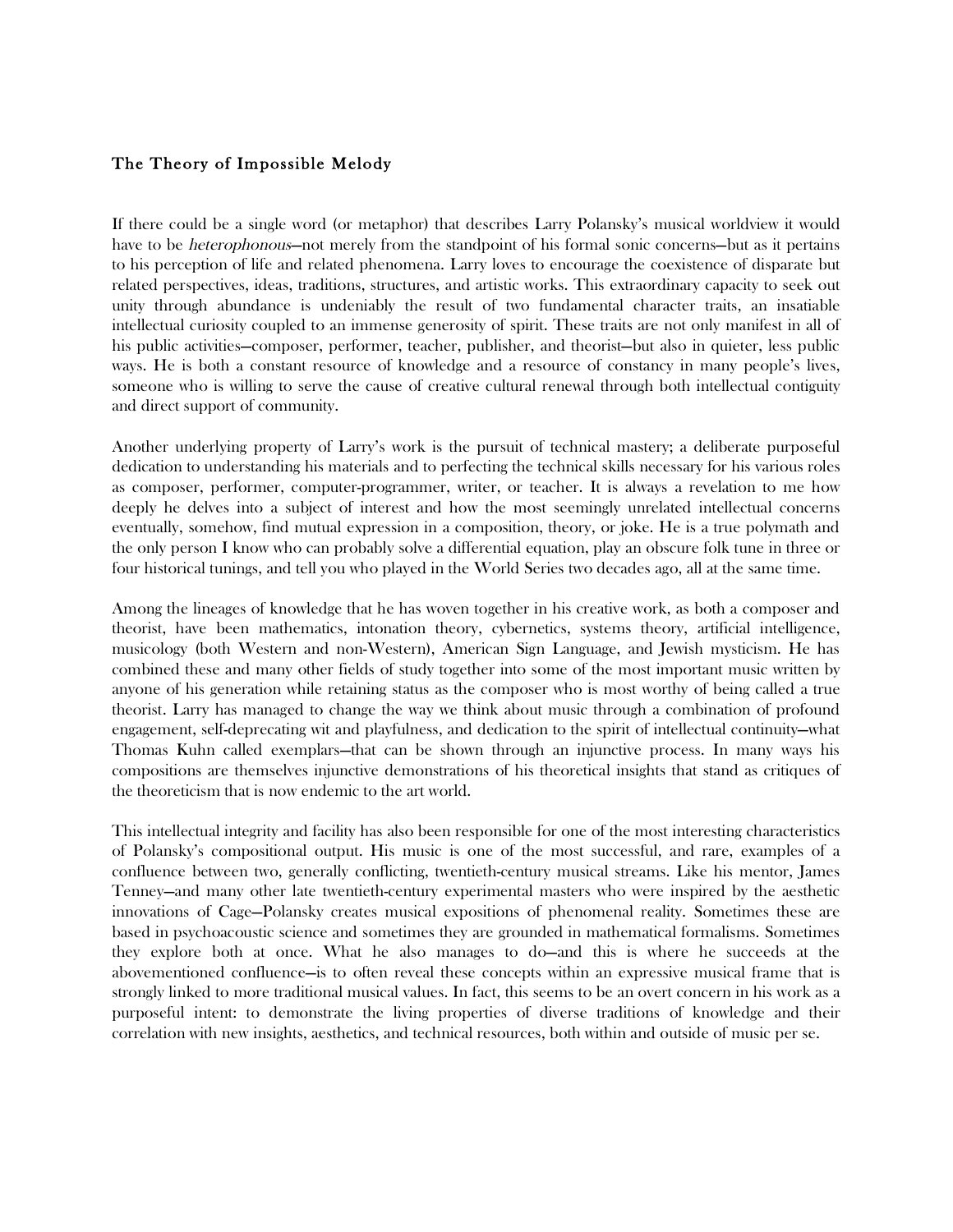The first work on this recording, tyvarb (B'rey'sheet), embodies many of the aforementioned ideas. Here we have an amazing marriage between a traditional Jewish cantillation melody and artificial intelligence concepts. It is also an example of emergent heterophony that evolves from its most complicated but disordered state to an "omega point" of unity and order. The metaphoric correlation between the textual source and the composition's global structure is both obvious and satisfying; an example of what Tenney described as a transparent structure (in this case a ramp) that allows the listener to quickly grasp the formal device in order to concentrate on the aural "facts" being revealed. After the melody is initially revealed, it is buried within the emergent texture that it generates. We therefore have two forms of emergence revealed by the overall listening experience. While the heterophonic variations are all created from the melody as a generative kernel, their rule-based constraint over time allows for both the revelation of their source and eventual unification with it. Along the way we almost inadvertently experience (or perhaps revisit) moments of harmonic and contrapuntal structure that are reminiscent of more historically familiar melodic, harmonic, and rhythmic concepts.

A significant compositional device within **tyvarb** (**B'rey'sheet**) involves the way in which the computer makes decisions based on its analysis (hearing) of the sung melody. The underlying assumptions extend from Polansky's concept of paratactical tuning where time-variant intonation is enabled through digital means. Rather than strict obeisance to a preset gamut of pitches—or their organization into a fixed scale of intervals—the computer allows for the dynamic alteration of a "tuning system" on the fly.

Another example of how Polansky articulates traditional ideas through novel means is his series of Four Voice Canons. These works represent a substantial part of his output as a composer with three of the compositions from this series (currently 25 works) represented on this disc. The earliest is the **Four Voice** Canon #3, dating back to 1975, for digitally synthesized sounds. As in all of the Four Voice Canons, the deceptively simple compositional idea of a mensuration canon is taken into new compositional and perceptual terrain. Rather than the more straightforward metric augmentations or diminutions (prolations) used to allow the musical voices to occur at different relative speeds—typical of the historical antecedents of the mensuration canon found in Renaissance composers such as Ockeghem—we see the idea occur as a proportional duration ratio, based on the golden mean, applied computationally across all voices. The voices themselves are generated by permutations of basic elements ordered by an algorithm borrowed from elementary group theory. Once the listener understands the basic rules, what might otherwise appear as a dense sonic aggregate becomes a transparent listening process of growing contrapuntal complexity.

In the early canons, structural details are based on lexical permutations of a few basic elements that can be applied to various musical parameters. Formal preservation of the mensuration canon idea is easier to imagine than in the later works. In this sense, the inclusion of  $FVC$  #3 almost functions as a kind of listening guide to the much more complex canonic structures to follow. In all cases, however, it is basically the same concept—sequential appearance of new contrapuntal lines that move proportionally faster and share conceptual details that define some sort of heterophonic "resonance"—that is at work. Sometimes, as in traditional prolation techniques, these concepts can be applied to pitch and rhythmic details but become more generalized to a greater range of structural and sonic parameters as the series of canons progress. Since what defines the internal cohesion of details within the individual voices of the canon can be very abstract, the idea of polyphonic texture becomes more of an emergent property from a complex range of nested musical behaviors.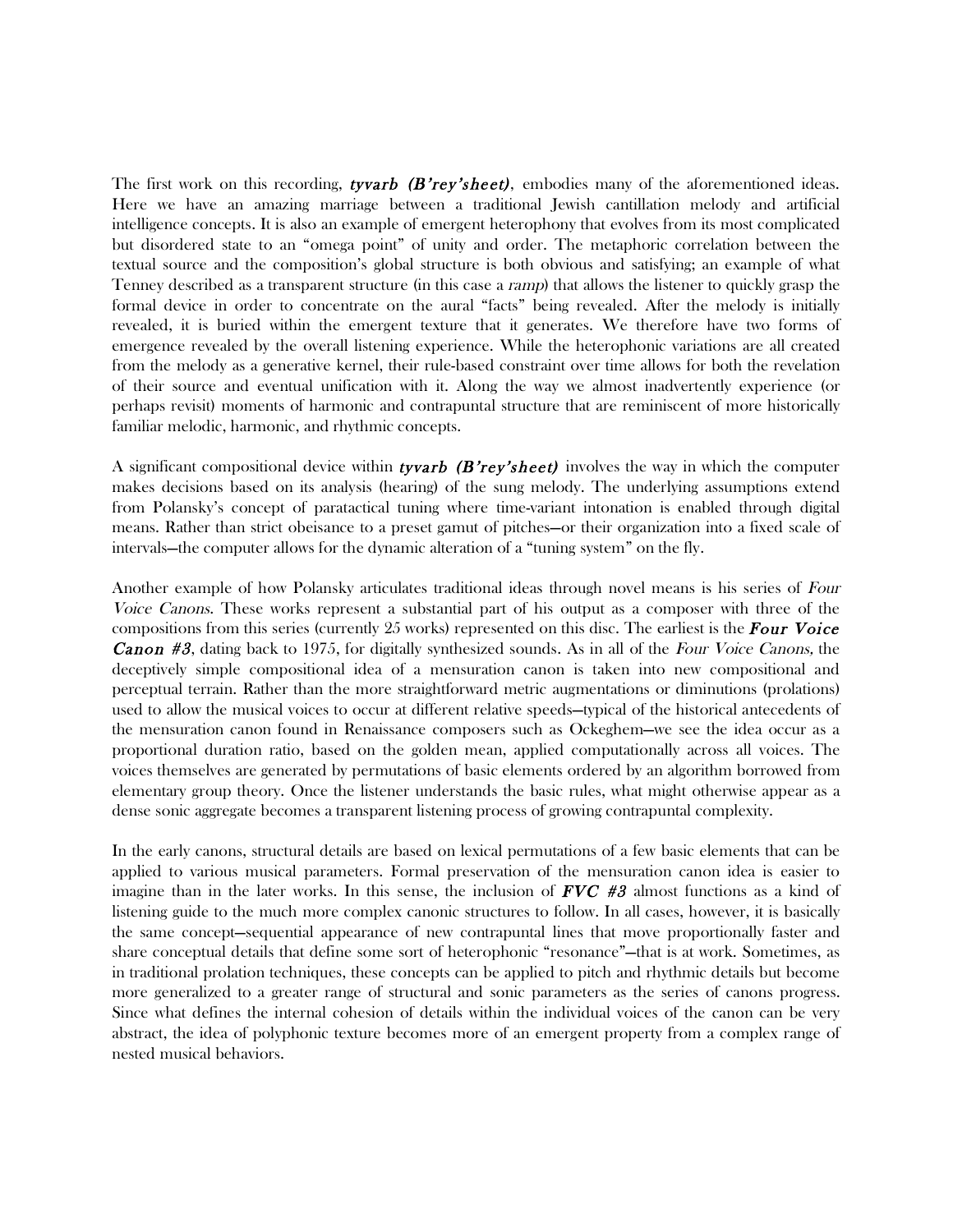**Epitaph (Four Voice Canon #21)** uses five guitar improvisations by Polansky as its material from which to fashion the contrapuntal texture for the canon. The improvised material is initially constrained by some simple imposed limits as to the kinds of gestures to be performed and by a progressive expansion of the tuning palette in terms of prime limits 1 through 11  $(1, 3, 5, 7, 11)$ . The improvisations are then reorganized based on properties recognized through a variety of analytical software procedures. A highly organized composition emerges from seemingly non-directed improvised material through a succession of decisions made, based on the progressive state—and intrinsic features—of the transformed material. This procedure is a computer-aided version of what composer Kenneth Gaburo called a "scatter technique" where an initial set of material—whether a row of pitches, a language statement, or other loosely generated or found material—becomes the generative code from which a series of transformations takes place. Each subsequent transformation is always based on a rigorous analysis, and respect for, the intrinsic condition of the material at each compositional stage. The seemingly arbitrary starting point becomes the basis for an organic and highly cohesive structure to arise.

Up until the nineteenth century, when practitioners within the Western art music tradition (and some non-Western cultures) spoke of music theory, the consensus knowledge base was largely inseparable from what we now refer to as intonation theory. The standardization of the twelfth root of 2—and its inseparability from the familiar keyboard archetype—was very late in coming. Its two-century reign as the dominant paradigm fully solidified the Western assumptions of keys and tonal centers within a set temperament until other options faded into distant memory. The twentieth-century resurgence of interest in both historical intonation theory and "microtonal" scales was a valuable assertion against the somnambulence of convention but has had a tendency toward cult-like partisanship, posing alternative tunings as some sort of logical opposite to 12-tone equal temperament. Partch was one of the first to state this antagonism and many others have followed suit. Polansky has taken a different course that combines his thorough understanding of intonation theory, his mathematical sophistication, and the influence of Tenney in stating the necessity for a theory of music that is truly theoretical in the scientific sense.

Four Voice Canon #23b (freeHorn canon) and Psaltery are both examples of Polansky's more expansive vision of intonation, one that transcends the more typical assumptions and solutions of "tuning theory." In most uses of Just tuning or large-number equal temperaments—capable of achieving or approximating desired interval ideals and complex harmonic spaces—there is a tacit assumption of a fixed gamut of pitches that provides a structural basis for composition. An alternative to this approach is what Lou Harrison called Free Style: "to freely assemble, or compose with whatever intervals one feels that he needs as he goes along." Polansky has argued that such an approach can really only be achieved through electronic means, and these two pieces share a common strategy to that goal. They are explorations of the experimental potential for looking at harmonic relationships from a different perspective, one that views this potential from a meta-level and not from inside a fixed scale. Both pieces originate from the concept of having different harmonic series replace each other over time. In **Psaltery** this is managed through a set mapping between fixed groups of such series. Four Voice Canon #23b (freeHorn canon) extends this idea through use of Polansky's computer program *freeHorn* that is capable of generating any number of series, at any relationships, over time.

What must now appear obvious is that one of Polansky's favorite compositional exemplars is to balance the specified with the emergent or improvised. Once again we can see his desire to merge what might otherwise seem contradictory and bring together two different streams or traditions of historical musical activity: composers and improvisers. **Simple Actions/Rules of Compossibility** is composed at the level of its generative rules, but the overall structure arises as a self-organizing process of interaction between the performer and computer. The result might be metaphorically understood as similar to the distinction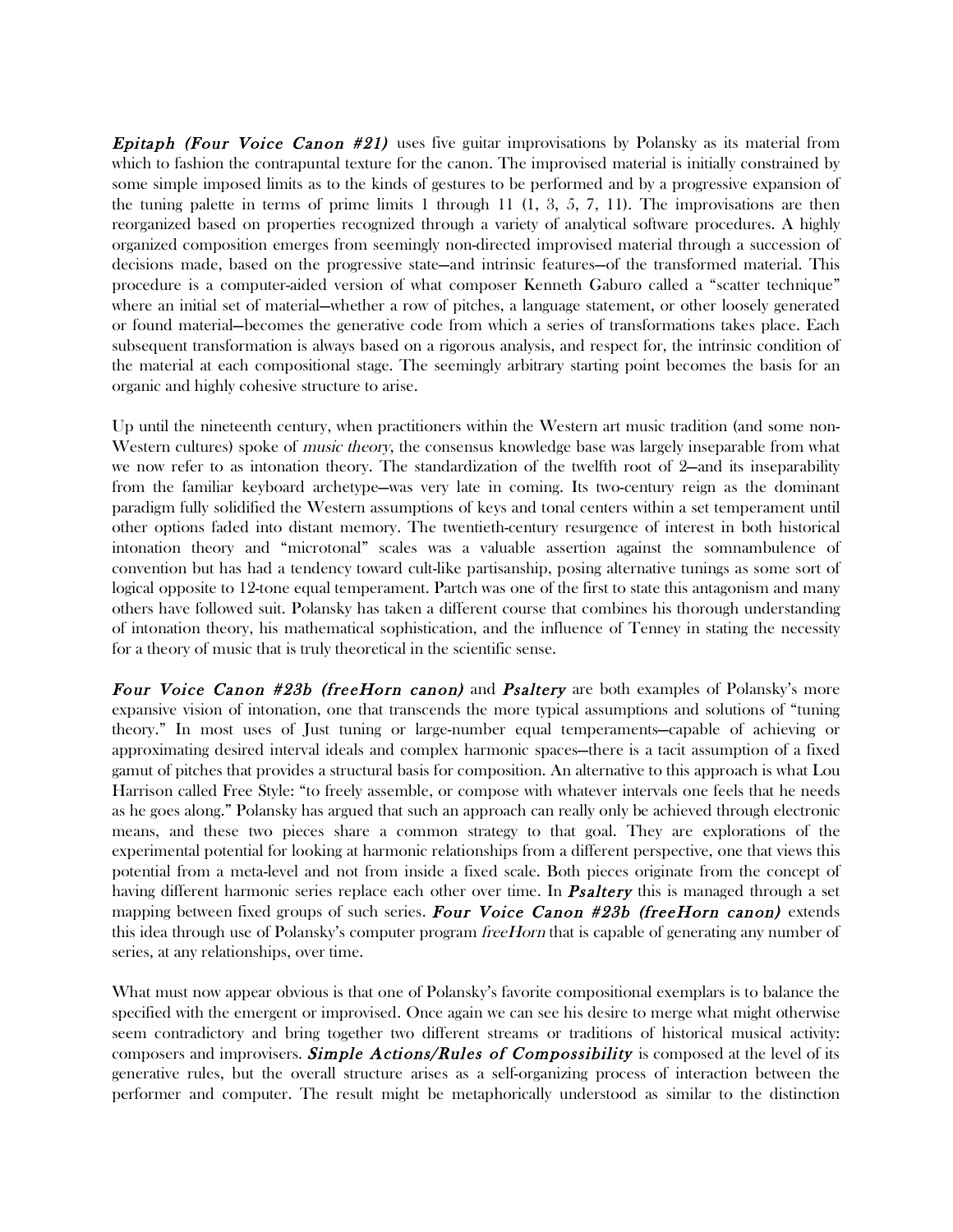between strategy and tactics. The performer can introduce strategic changes but cannot intercede deeply into the tactical details of the sonic behaviors once the system is engaged.

Polansky states that the idea for this piece was inspired by Marvin Minsky's "society of mind," where complex intelligences result from simple individual intelligences sharing a common informational ecology. Such a conceptualization also shares much with an intellectual tradition that was divergent from the information-processing model of Minsky's AI: the field of Artificial Life that grew out of "second-order" cybernetics and its emphasis on the autonomy of living systems (autopoiesis). While these kinds of computational models also specify simple rules for the interaction of virtual entities—from which a very complex environment of behaviors can emerge—they place emphasis on the autonomous nature of the agents rather than on the informational correspondences that they might exhibit. **Simple Actions** can actually be located within either of these computational models, but I find it interesting that the initial versions of the piece arose at the historical moment when this intellectual bifurcation largely took place (mid-1980s). The work can be heard as an example of how art often parallels or anticipates the formalization of concepts in other fields of inquiry.

Another element that shapes the final composition is the inclusion of a text (**Rules of Compossibility**) by the artist Chris Mann. Over the past thirty years or so, Chris has generously offered up his voice and words for collective chain-sawing by the electro-acoustic music community more often than probably any other living writer or text-sound artist. Here, the pitch and loudness of his voice function as another control parameter.

Within such a truly amazing proliferation of ideas and sounds, Larry Polansky has also managed to persist at being one of the most effective champions of other composers (and thinkers). His musicological activism toward the work of important twentieth-century composers has probably saved some (Johanna Beyer) from complete evaporation. This dedication has been most overtly manifested through his publishing endeavor with his wife, Jody Diamond, *Frog Peak*. This organization serves as a refuge for the creative work of many dozens of important musicians, artists, writers, and other intellectual misfits of diverse stripes. It is "advertised" as a publishing collective and maintains a unique editorial policy: It is the artist that is being invited to participate and—once absorbed into the collective—it is the artist who determines what Frog Peak distributes.

This extraordinary attitude of trust toward others is also a statement about regarding the conservation of culture as a living process. As we have learned at high cost from the experience of conservation biologists, to merely preserve a species is never enough. Such an approach merely renders living things brittle. We must also preserve their adaptive capacities through ensuring that their habitats and ecological networks remain intact. Such an understanding is part of an even larger global truth: Environmental health and social justice cannot be isolated from each other. The same is true of the incredible richness and diversity of human culture. It is not enough to merely preserve artifacts. They must be a part of an ever-evolving human experience that is itself alive. Larry, perhaps more than any other composer I know, has not only dedicated himself to the creation of beautiful and lasting contributions to our cultural fabric, he has done so with an understanding that his work can survive only when it is part of a living system that allows others to also prosper. With that important responsibility in mind, he has always taken serious steps toward this essential goal. For all of this I am deeply grateful.

#### —David Dunn

David Dunn is a composer who rarely presents concerts or installations and instead prefers to lecture and engage in site-specific interactions or research-oriented activities. He lives in Santa Fe, New Mexico.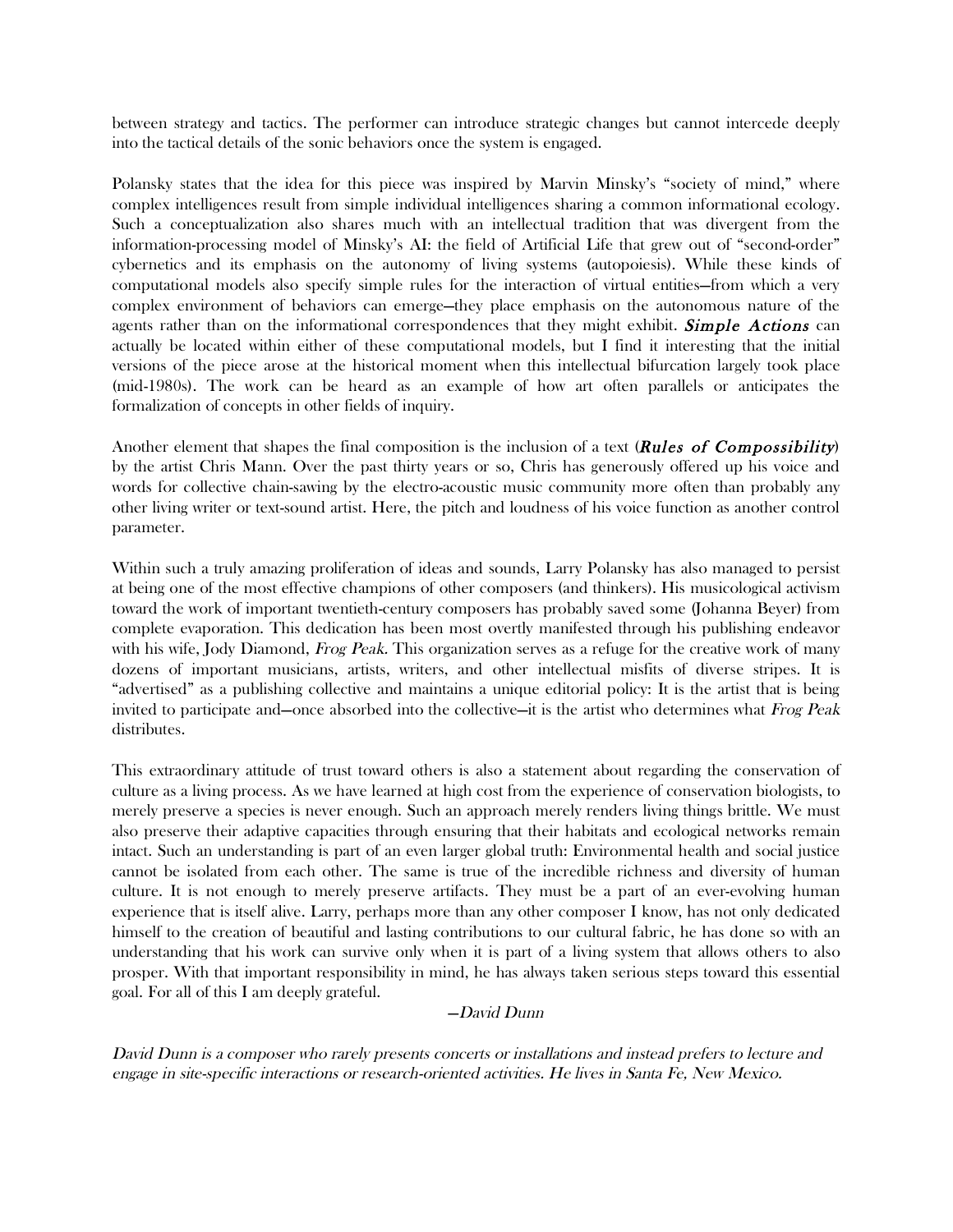# Composer's note

tyvarb (B'rey'sheet) (in the beginning  $\ldots$ ) (Cantillation Study #I) (1985; revised 1987, 1989)

tyvarb is for solo voice and live interactive computer. It is one of the Cantillation Studies, a set of pieces based on computer-aided melodic transformations of the traditional Hebrew tropes and melodies used for singing the Torah. Each piece uses a seventeen-verse section of the Torah and is named for the first word of the text. Other works in the set are lymlw *(V'Ieem'shol) (And to rule . . .)* for five flutes (verses 18–35 of tyvarb); and twdlwt hla (Eleh Tol'd'ot) (These are the generations  $\ldots$ ) for four marimbas and live computer.

I envisioned tyvarb as an evolution from disorder to order, manifested in the relationship between the voice and the voice-controlled computer. The soloist sings the cantillation melody, unaltered. The computer listens to the voice and reacts harmonically, rhythmically, melodically, and timbrally. The computer variations are gradually constrained in each of these parameters over the course of the piece until the voice and the computer are in unison. Four sine waves, distorted at first by simple real-time modulation techniques, respond to the voice by decreasing the depth and degree of their modulation as the piece progresses. The computer "invents" a set of tuning rules and intervals for each verse, based on successively more consonant just intonation (starting with 17-limit ratios in the first verse, and constrained to 7-, 5-, and 3-limits near the end). Melodic and rhythmic variations are gradually constrained as well, resulting, for example, in the "chorales" near the end of the work.

### Four Voice Canons (1975–)

The four voice canons are "orchestrations" of one idea, that of a mensuration canon, in which successive voices enter later and move proportionately faster. Consequently, density and rhythmic complexity increases over time. In the earlier canons (like  $\#\mathfrak{B}$ , each voice consists of a computer-generated list of all the possible permutations of four or five elements, where, in general, each member of the list is as "close as possible" to the previous. The list values are then applied to different musical parameters. In many of the later canons (like #21, #23b), the idea of a permutation list (as well as the number of voices) is replaced with other unifying heterophonic formal ideas. There are, to date, about twenty-five of these canons.

In #3 (1975), for digitally synthesized sounds, the permutation lists are applied to spatial location, envelope, amplitude, pitch, duration, and several aspects of timbre. The duration ratio between all voices is the Golden Mean. Despite its number, it is the first in this set.

# Epitaph (Four Voice Canon #21)(tmfg) (stereo version) (2006/8)

Epitaph is a canon using my own guitar improvisations as subject matter in conjunction with software (MEAP) and some ancillary Java routines for "arranging" those improvisations by "feature." The source material consists of five non-directional guitar improvisations on fretless electric guitar, using limited materials (harmonics, glissandi, tapping, open strings, etc.). Each guitar part uses a different tuning, based on harmonic series 1, 3, 5, 7, and 11. Each improvisation is shorter than the previous, in the manner of a mensuration canon.

Each of these is "sorted" in four different ways by the software (creating 20 distinct soundfiles). The sort criteria are: pitch, chroma, segment length, and a combination of centroid and spectral stability. Segmentation thresholds are varied in such a way that successive voices (and sorts within voices) tend to have shorter segments.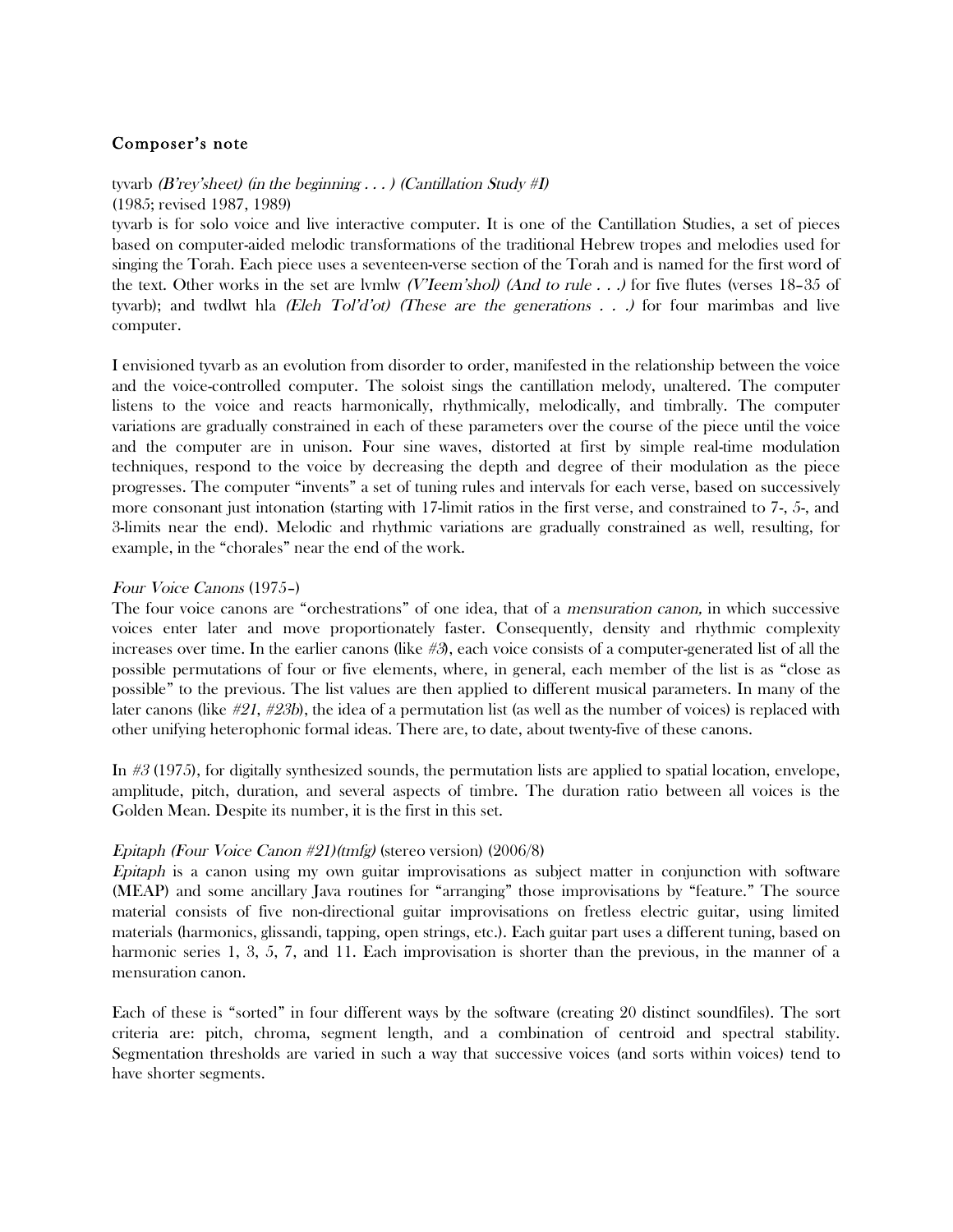The resultant twenty sonic "lists" are run through a few simple Java programs which alter the start times of the canonic voices, and mix them back together. Successive "sorts" of each voice have slower fades, so that the four-minute piece is composed of twenty  $(4 \times 5)$  staggered and overlapping fade-ins. In this stereo version, these twenty voices are mixed in such a way that each voice moves randomly in the stereo space, eventually settling in one of four locations in the stereo field. Each "sort" type has its own location. For example, the pitch-sorts for each voice end hard-left, the length-sorts hard-right, and so on.

### Four Voice Canon #23b (freeHorn canon) (2008)

A few years ago, I wrote a general-purpose computer program called freeHorn to include and extend the harmonic idea of Psaltery, that of harmonic series replacing each other over time. freeHorn generalized the Psaltery idea/form (which I had, in the interim, used in a number of pieces, like Choir, and Horn) to include any number of series, at any relationships, over any time span, as well as a number of other variable features. I intended this software to be a live-performance tool, and have performed with it a number of times (as have others, including the performer on this recording, Robin Hayward).

FVC #23a and FVC #23b use this software to make multi-track canons. The previous work, #23a (freeHorn canon) (for Charles Dodge) is a seven-voice canon for tape alone, each voice proceeding thru the 1:3:5 trajectory of Psaltery, but in this case each voice is based on a different fundamental (and consequently different tempo ratio).  $FVC$  #23b, the piece on this recording, is a nine-voice tape canon with corresponding tuba voices. In this work, also a mensuration canon, the tempi/beginning pitch relationships of the harmonic series are based on a subharmonic series, or "otonality" (in Harry Partch's terminology), from twelve down to three  $(12:12, 12:11, 12:10, 12:9, \ldots, 12:3)$ , thus encompassing two octaves. The use of the "undertone" series derives from a complex microtonal tuba fingering system developed by Robin Hayward. In FVC #23b, each voice modulates (by the replacement of harmonic series) from its distinct fundamental to a common fundamental  $(A = 1/1 = 55 Hz)$  over its life. Lower voices move up, higher voices move down.

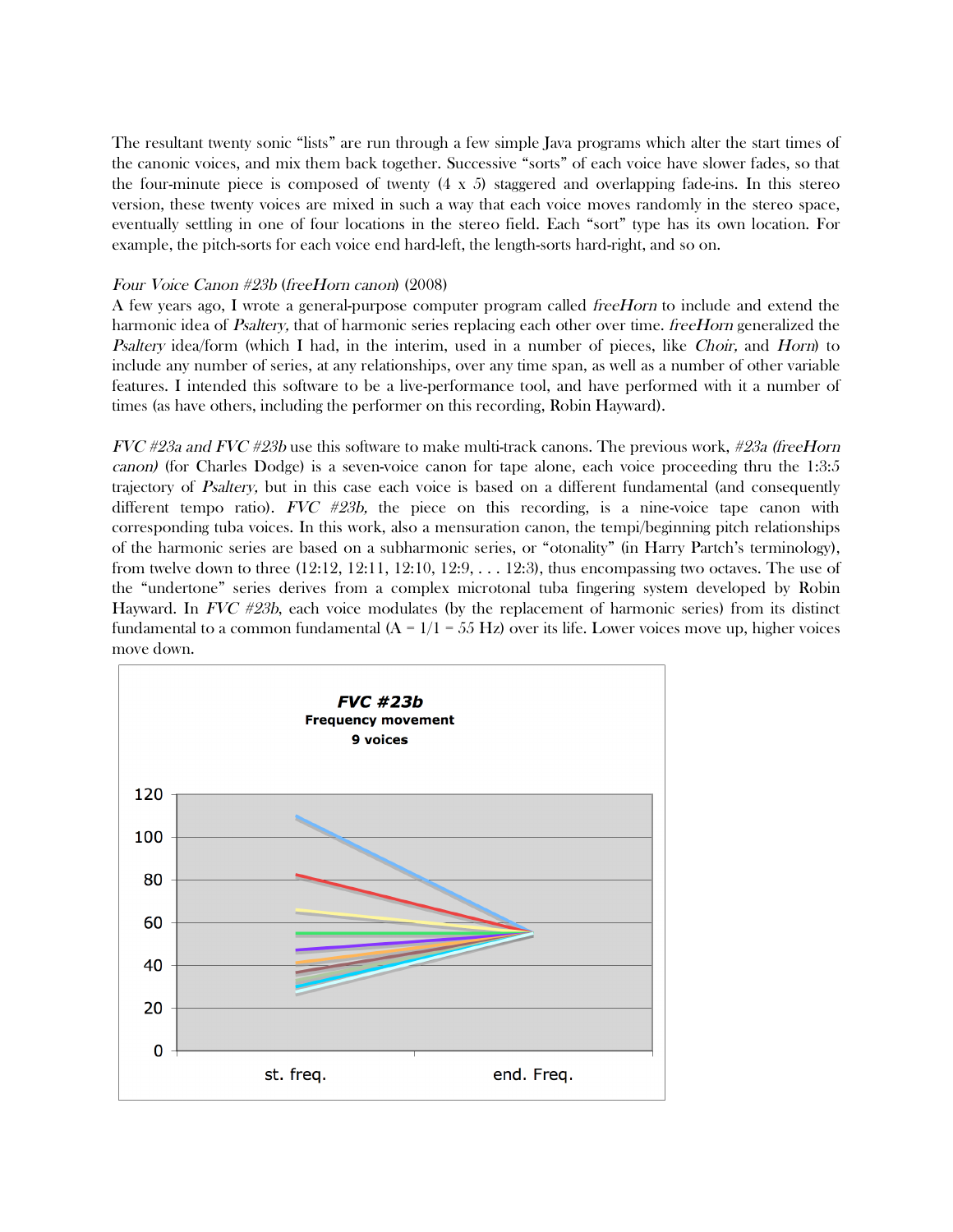### Simple Actions/Rules of Compossibility (1989) (Larry Polansky and Chris Mann)

Simple Actions (for Daniel Kelley) . . . was originally written as an improvisation for solo performer and computer, and performed this way many times in the mid-1980s. The HMSL program is based on Marvin Minsky's "society of mind" idea, namely, that complex intelligences often result from the interaction of simple individual intelligences ("agents") sharing a common informational terrain. In *Simple Actions*, easily described musical behaviors ("glissandi," "beeps," various timbral changes, melodies, and modifications of signal processing parameters) interact to form complex musical terrain. The software allows the performer to activate, deactivate, and shape the behavior of hundreds of these musical "critters." The performer cannot control the details of any moment, but may interact with the environment to produce large-scale changes.

After performing this piece solo for some years, I added software to incorporate the voice of the Australian poet, composer, and artist Chris Mann. The text of "Rules of Compossibility" is from his larger work Tuesday. Mann's voice serves as one of the musical "actions"— his pitch and loudness interact with the other processes.

### Psaltery (1978–9)

Psaltery (for Lou Harrison) consists of fifty-one pitches, made from tape-manipulated recordings of one string of a hand-held bowed Appalachian psaltery (built by Capritaurus Instruments in Santa Cruz, California). The fifty-one pitches are the first seventeen harmonics of three fundamentals, related to each other as ratios of 1:5:3, or a major triad. The harmonics from the higher series (5 and 3) are thus higher harmonics of the first. After building up the initial series on the fundamental, pitches from the next series (on the 5th harmonic, or the M3rd) begin to replace their closest neighbors until the series on 5 is complete. This process happens twice more, moving to the P5th (on 3), and then back to the fundamental. Finally, the series on the fundamental drops out.

Harmonics enter according to their "prime complexity" in this order: 17, 13, 11, 14, 7, 15, 10, 5, 9, 12, 6, 3, 16, 8, 4, 2, 1. More distantly related harmonics of a new series enter first, cross-fading with closest pitches from the current series so that, at first only a mistuning is heard. Gradually, lower harmonics of the new series begin to imply a new fundamental, through difference tones and our own sense of harmony. The initial buildup of the first series is in reverse order, the piece ends on the fundamental, after its pitches drop out from 17 down to 1.

Larry Polansky is a composer, theorist, teacher, writer, performer, programmer, editor, and publisher. He lives in Hanover, New Hampshire, teaches at Dartmouth College, and is the co-founder and director of Frog Peak Music (a composers' collective).

**Phil Burk** is a computer programmer and designer who specializes in interactive and experimental music systems. In 1981, he developed HMSL (Hierarchical Music Specification Language) with Larry Polansky and David Rosenboom at the Mills College Center for Contemporary Music. Phil then worked at the 3DO company developing the first DSP-based sound synthesis system for a video game console. Current projects include JSyn, a music synthesis API for Java; JavaSonics ListenUp for recording and uploading voice in a Web page; PortAudio, a cross-platform audio API; and TransJam, a client/server system for multi-player interaction on the Web.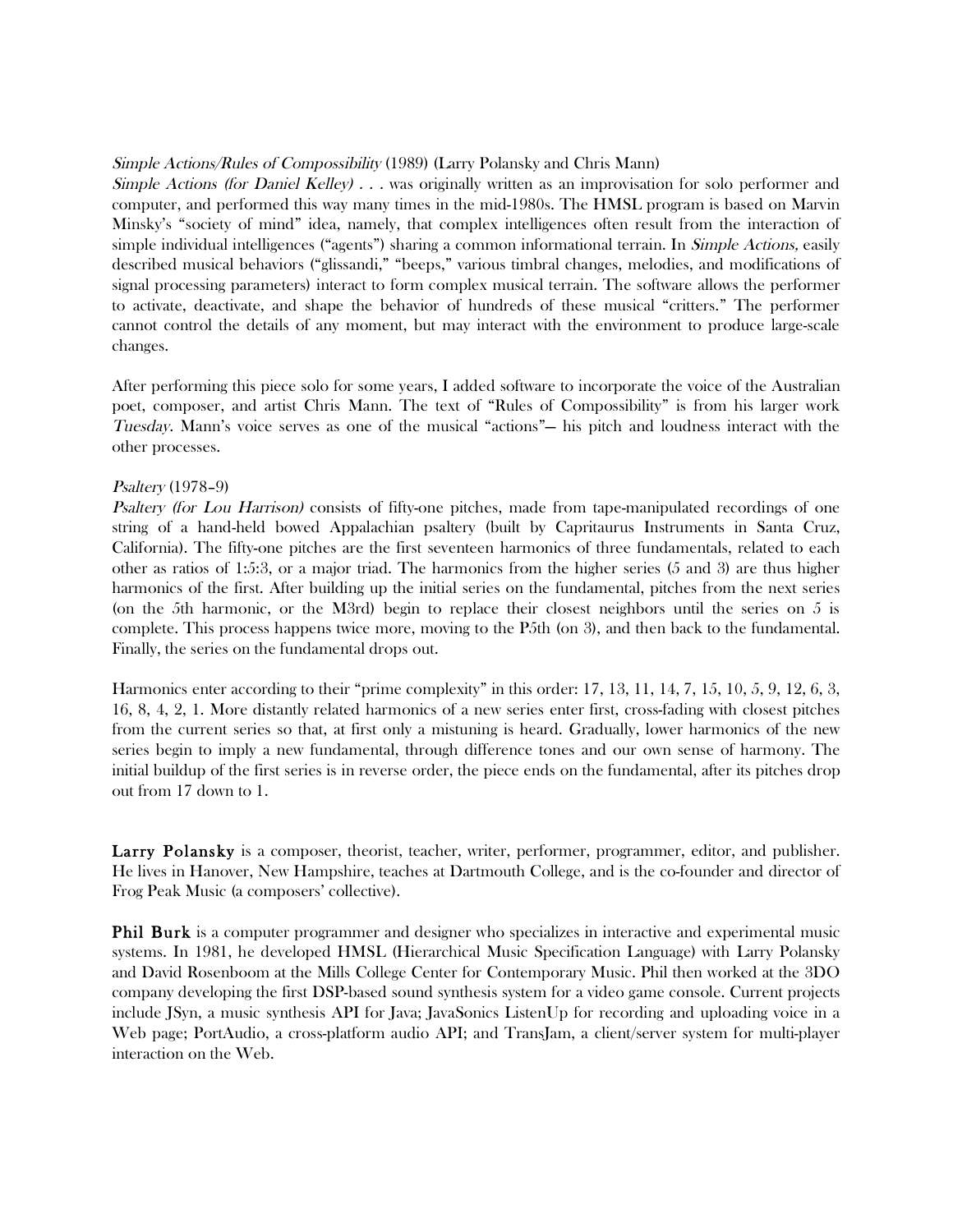Jody Diamond is a composer, performer, and scholar who has specialized in music for Indonesian gamelan for close to forty years. She is an Artist-in-Residence at Harvard University with the instruments of Gamelan Si Betty, built by Lou Harrison and William Colvig. Her compositions are played internationally; as a vocalist, she performs both experimental and traditional American and Javanese music. She founded the American Gamelan Institute in 1981, and is co-founder and co-director of Frog Peak Music (a composers' collective).

The tuba player Robin Hayward, born in Brighton, England, in 1969, has been based in Berlin since 1998. He has redefined the tuba's potential both in the areas of noise and microtonality. His compositions for other instruments reflect a similar experimental, medium-specific approach. His specific playing ability has been utilized by composers such as Alvin Lucier and Christian Wolff. He has toured extensively both solo and in collaboration. His research to date has been documented in his solo CD Valve Division and various collaborative releases. Active in many contemporary music ensembles including Phosphor, and Kammerensemble Neue Musik Berlin, in 2005 he founded Zinc & Copperworks for continued research into brass instruments.

#### SELECTED DISCOGRAPHY

Change. Artifact Recordings ART 122.

DIY Canons. Pogus 21036. (2 CDs of works by other composers based on ideas by Polansky).

Epitaph (Four Voice Canon #21) (tmfg) [Original quad version]. Included on [re]. Everglade DVD.

(Available at http://www.everglade.org/current.htm)

Four Voice Canon #23a (freeHorn canon) (for Charles Dodge). University of Illinois Electronic Music Studios 50th Anniversary CD.

Four Voice Canons. Cold Blue Records CB0011.

Lonesome Road. Martin Christ, piano. New World Records 80566-2.

Movement in E Major for John Cage. Miwako Abe, violin; Michael Kieran Harvey, piano. New World Records 80641.

Simple Harmonic Motion. Artifact Recordings ART 110.

#### SELECTED BIBLIOGRAPHY

Polansky, Larry. "Cocks Crow, Dogs Bark: New Compositional Intentions," Leonardo Music Journal, 7 [1997]: 64-71.

——. "Live Interactive Computer Music in HMSL, 1984–1992," Computer Music Journal, 18(2) [1994]: 59– 77.

——. "HMSL (Hierarchical Music Specification Language): A Theoretical Overview," with Phil Burk and David Rosenboom, Perspectives of New Music, 28(2) [1990]: 136–178.

——. "Paratactical Tuning: An Agenda for the Future Use of Computers in Experimental Intonation," Computer Music Journal, 11(1) [1987]:61–68.

——. "Distance Musics I-VI," For Any Number of Programmer/Performers and Live, Programmable Computer Music Systems." Perspectives of New Music, 25, nos. 1 and 2 [1987]: 537–544.

——. Four Voice Canon #13 ("DIY Canon"), and notes on the Four Voice Canons: http://eamusic.dartmouth.edu/~larry/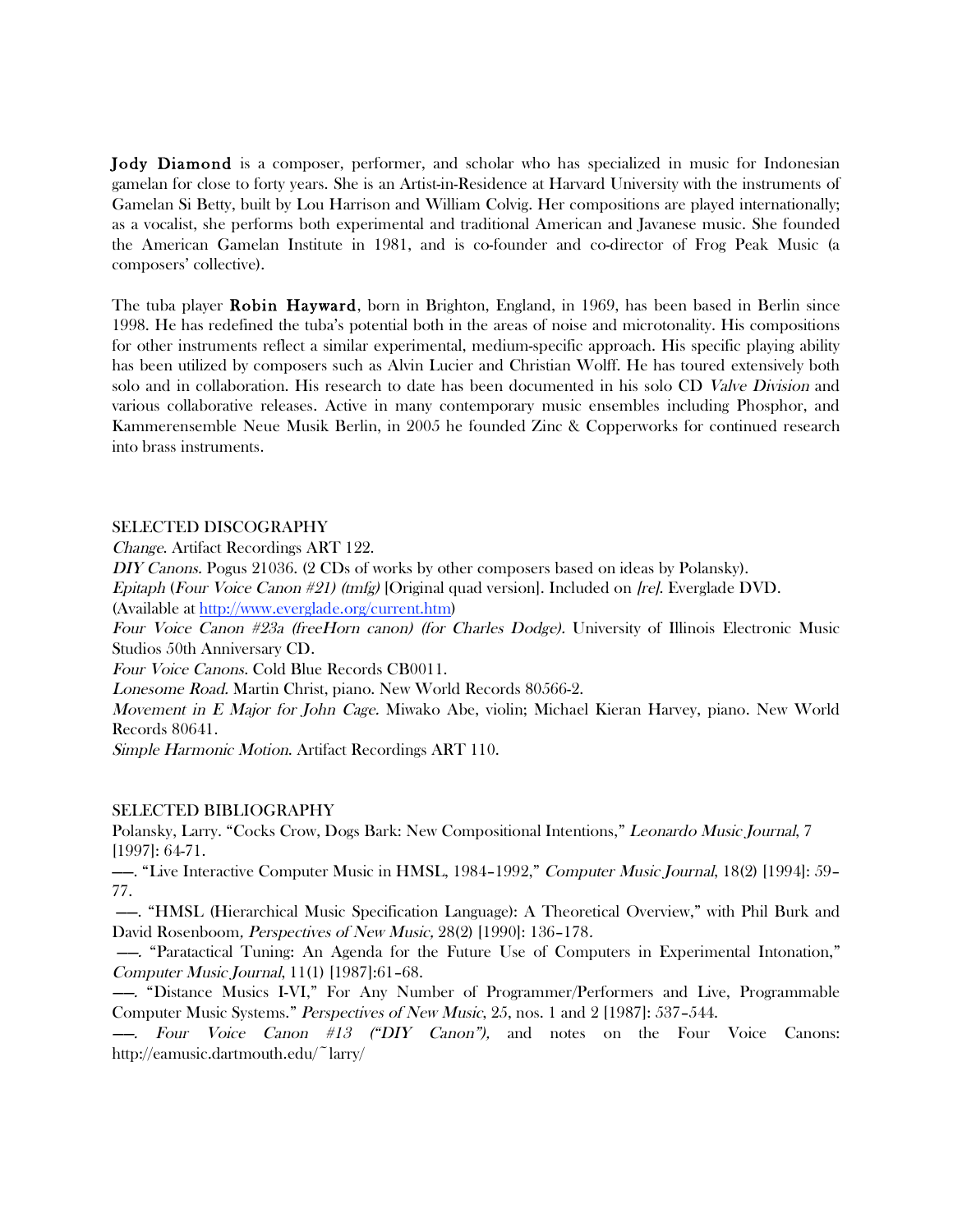# Technical Notes and Acknowledgements

tyvarb (B'rey'sheet) (Tom Erbe, recording engineer) was digitally recorded live in the Mills College Concert Hall, January 1990, in Oakland, California. tyvarb was first realized and premiered on the prototype of HMSL (Vl.0) in 1984 at the Center for Contemporary Music at Mills College, and later adapted for the Amiga computer running HMSL. The two-computer version of this recording was rewritten in HMSL V4.0 with the assistance of Phil Burk.

Epitaph (Four Voice Canon #21) (tmfg) (stereo version). Programming assistance from Douglas Repetto, mixing assistance from Travis Garrison. Software written in MEAP and Java (thanks to Douglas Repetto and Dan Ellis for implementing specific new MEAP features for this piece). Fretless guitar built by Steve Marchione. The 5.1 version was previously released on the DVD *[re]*, produced by Third Practice, Everglade DVDs.

 $FVC$  #3 is written in the computer language SAIL; generated and recorded at CCRMA, Stanford University.

Four Voice Canon #23b (freeHorn canon). Mixing assistance from Newton Armstrong and Beau Sievers. Tuba recording by Rashad Becker, Clunk Studios, Berlin, September 2008. freeHorn software written in Java and JSyn, by Larry Polansky and Phil Burk.

Simple Actions/Rules of Compossibility. Recorded by Jeanne Parson and Andreas Mniestris, live with no overdubbing, at the Mills College Center for Contemporary Music in October 1989. Simple Actions/Rules. . . was premiered in Melbourne, Australia, in August 1989, by the Astra Choir, John McCaughey, director. It uses Amiga local sound as well as special MIDI system-exclusive software written in HMSL for real-time control of a Yamaha FBO1 synthesizer (thanks to Carter Scholz for his advice) and similar software for the Roland DEP-5 signal processor.

Psaltery. Produced and recorded at the Experimental Music Studios, University of Illinois at Champaign-Urbana, 1978, with assistance from Mark Haag and Melissa Birch.

All pieces (except FVCs #21 and #23b) digitally remastered and assembled for CD by Tom Erbe and Larry Polansky at the Mills College Center for Contemporary Music between January and March 1990. HMSL written by Phil Burk, Larry Polansky, and David Rosenboom.

Digital mastering: Paul Zinman, SoundByte Productions, Inc., NYC Design: Jim Fox

This recording was originally available as Artifact Recordings ART 1004. Three of the tracks, Four Voice Canons Nos. 4, 5, and 6 do not appear on this reissue since they have been reissued elsewhere (see Selected Discography). Four Voice Canons Nos. 21 and 23b are premiere recordings.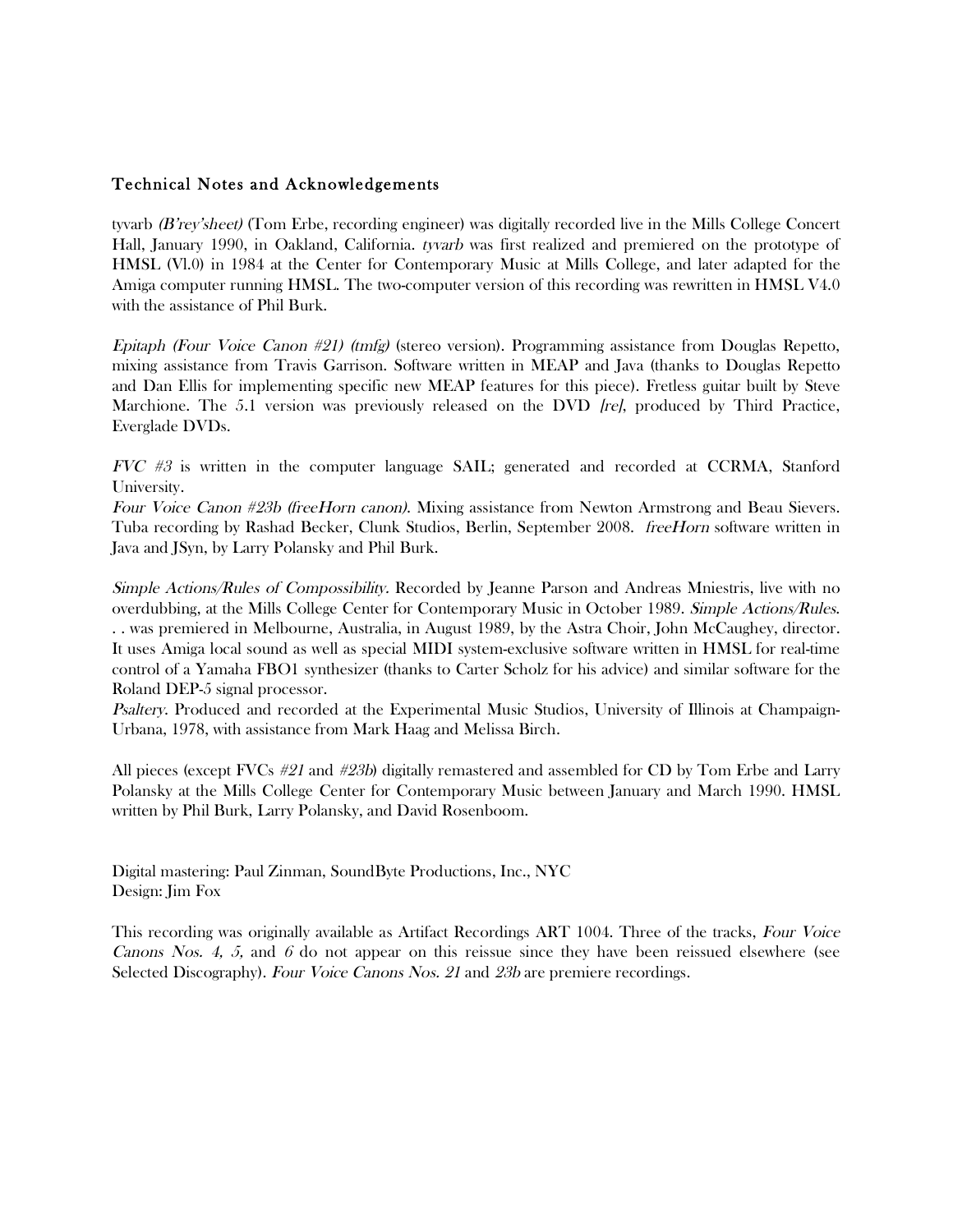This recording was made possible by a grant from the Francis Goelet Charitable Lead Trust.

### FOR NEW WORLD RECORDS:

Herman E. Krawitz, President; Lisa Kahlden, Vice-President; Paul M. Tai, Director of Artists and Repertory; Mojisola Oké, Bookkeeper; Anthony DiGregorio, Production Associate.

### ANTHOLOGY OF RECORDED MUSIC, INC., BOARD OF TRUSTEES:

Richard Aspinwall; Milton Babbitt; Jean Bowen; Thomas Teige Carroll; Emanuel Gerard; David Hamilton; Rita Hauser; Lisa Kahlden; Herman E. Krawitz; Fred Lerdahl; Robert Marx; Arthur Moorhead; Elizabeth Ostrow; Cynthia Parker; Larry Polansky; Don Roberts; Marilyn Shapiro; Patrick Smith; Paul M. Tai; Blair Weille.

Francis Goelet (1926–1998), Chairman

Made in U.S.A. P 2009 Anthology of Recorded Music, Inc.

# NO PART OF THIS RECORDING MAY BE COPIED OR REPRODUCED WITHOUT WRITTEN PERMISSION OF A.R.M., INC.